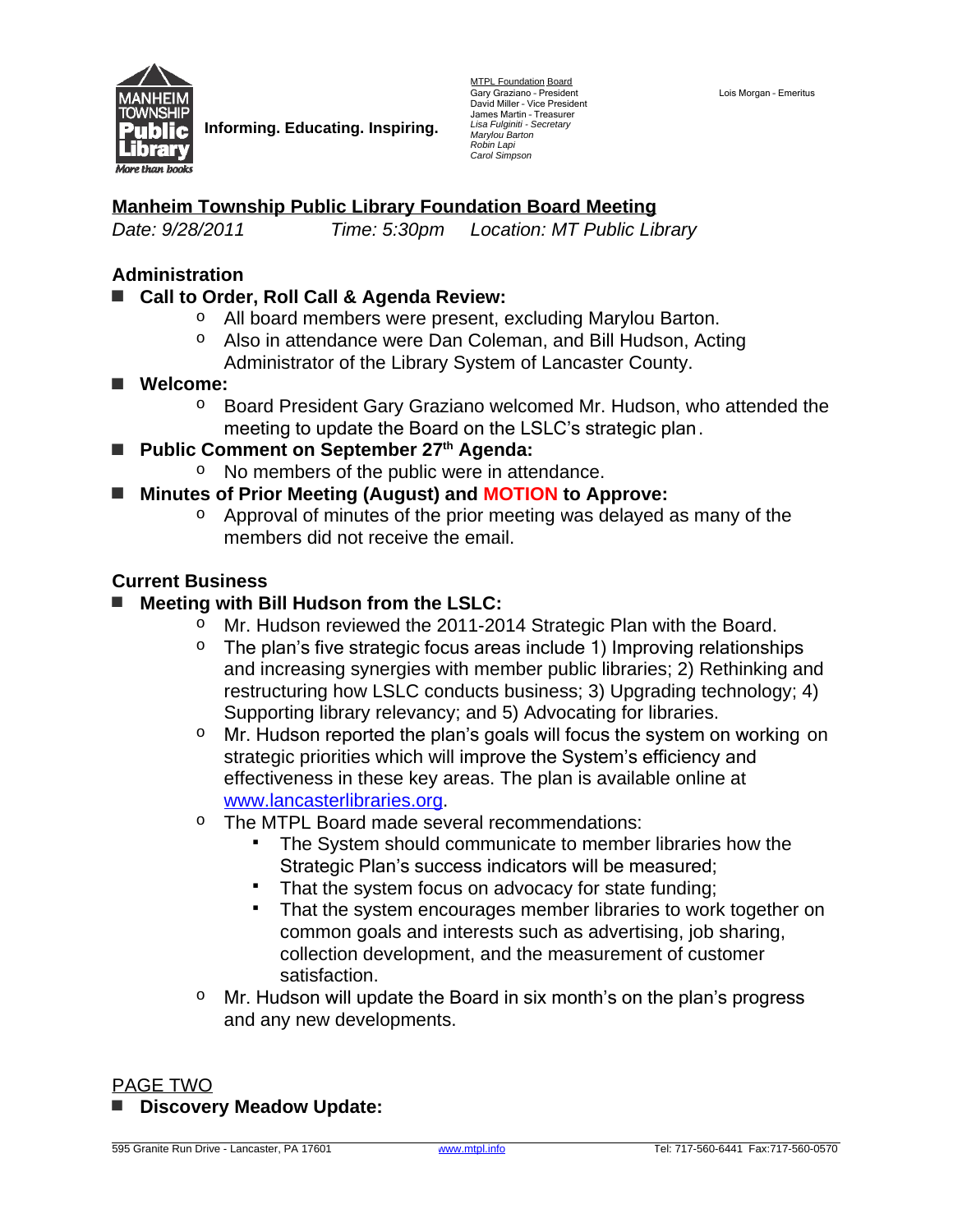

**Informing. Educating. Inspiring.**

 $\circ$  About 60-100 people attended the grand opening of the Children's Discovery Meadow on September 10. The Meadow is complete pending a few final touches. The Board extends special thanks to Barry Hogan for his efforts in the quick turn-around for the facility to be constructed.

### **■ MTSD/MTPL Collaboration:**

 $\circ$  Dave Miller reported that the collaboration committee for the Manheim Township Public Library and MT School District was very positive, and the next meeting will be held in October. We will also be pursuing similar collaborative meetings with the Lancaster Catholic and Lancaster Country Day schools.

## **■ MTPL Capital Budget for 2012:**

o Carol Simpson reported that the Capital Budget has been set for 2012 and the Library will receive funding for software for the Children's Library as well as funding for an engineering study for expanding the parking lot.

## **■ MTPL Operating Budget Proposal for 2012:**

- $\circ$  The proposed operating budget for the library will be considered by the Commissioners at their upcoming day-long retreat.
- Endowment Campaign Progress and Needs:
	- Fulginiti indicated that pledges and donations totaling \$4,150 have been received to date towards our \$10,000 match for the Endowment Fund. Board members and volunteers will coordinate the parking on October 2<sup>nd</sup> for the WIOV concert to be held at Overlook, and proceeds for the parking are projected to make up the remainder of the amount needed for the Endowment.
- **■** Director's Report Q&A:
	- $\circ$  Dan Coleman reported that we continue to pace ahead of our goals on all key measures. Facility rentals have increased significantly, which has also positively impacted Café sales.
- **■ Fundraising:** 
	- $\circ$  The Night at the Library... Rockin' the Stacks fall fundraising event is in development and promises to be a fun night including a cocktail reception, gourmet food, live music and dancing, and a chance option spotlighting goods and services from businesses in Manheim Township and beyond. We continue to seek gift-in-kind donations for the auction and sponsorships, and encourage the public to attend. Individual tickets will be \$75, Couples \$125, and a website, [www.nightatthelibrary.com](http://www.nightatthelibrary.com) has been launched where you can buy tickets online.

## PAGE THREE

#### **Operating Hours:**